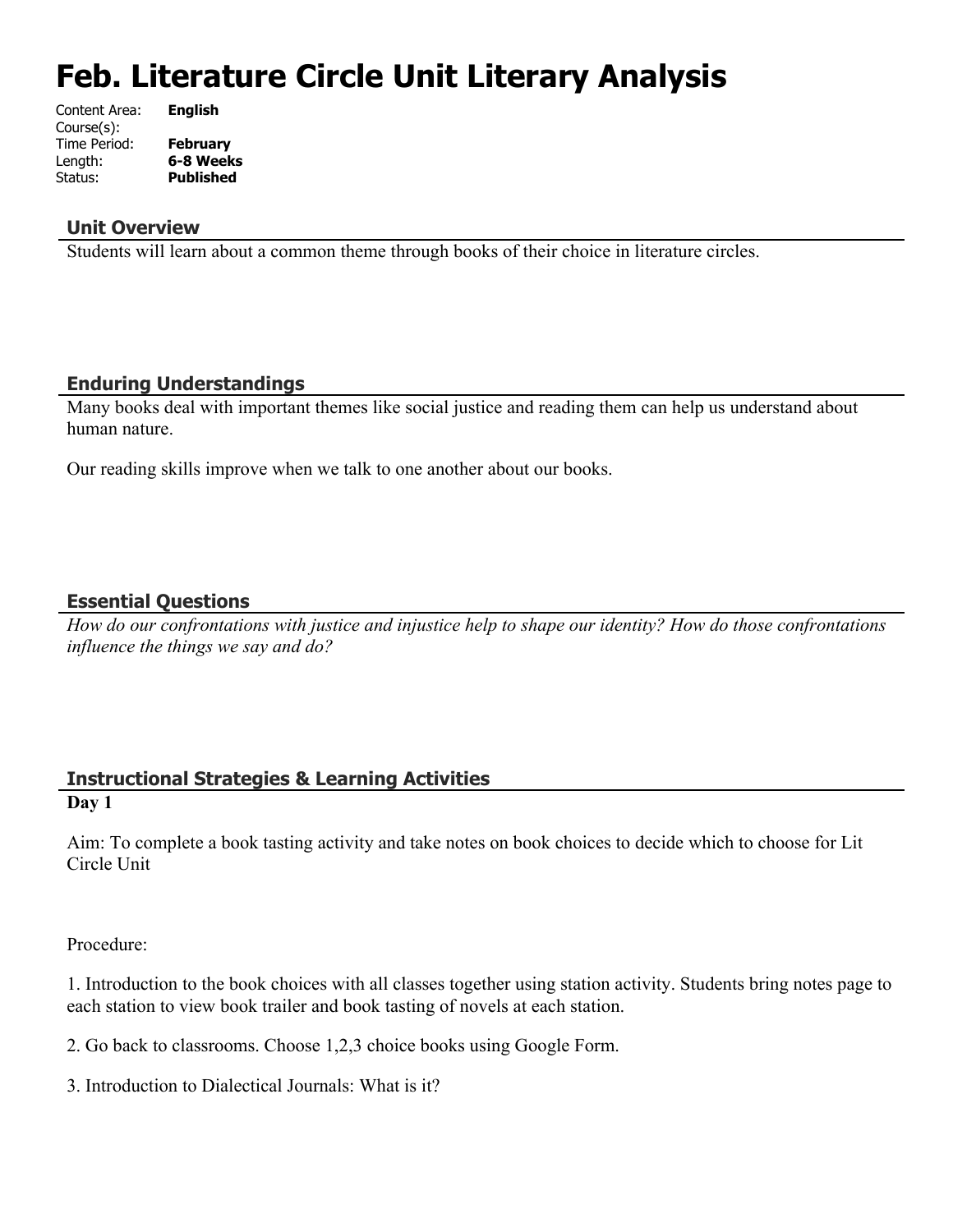Assess: book station notes; Google Form

HW: Notice and Note practice due tomorrow

# **Day 2**

Aim: To identify Notice & Note signposts; to understand the purpose and format of a dialectical journal

Procedure:

- 1. Review Notice & Note HW
- 2. Finish Lit Circle Book Stations and vote using Google Forms.
- 3. Go over the guidelines to Dialectical Journals

4. Start sample journal as a class using "Thank you, Ma'am" silently read and annotate. and guidelines printout

5. Students find out their book.

Assess: HW; DJ sample

HW: none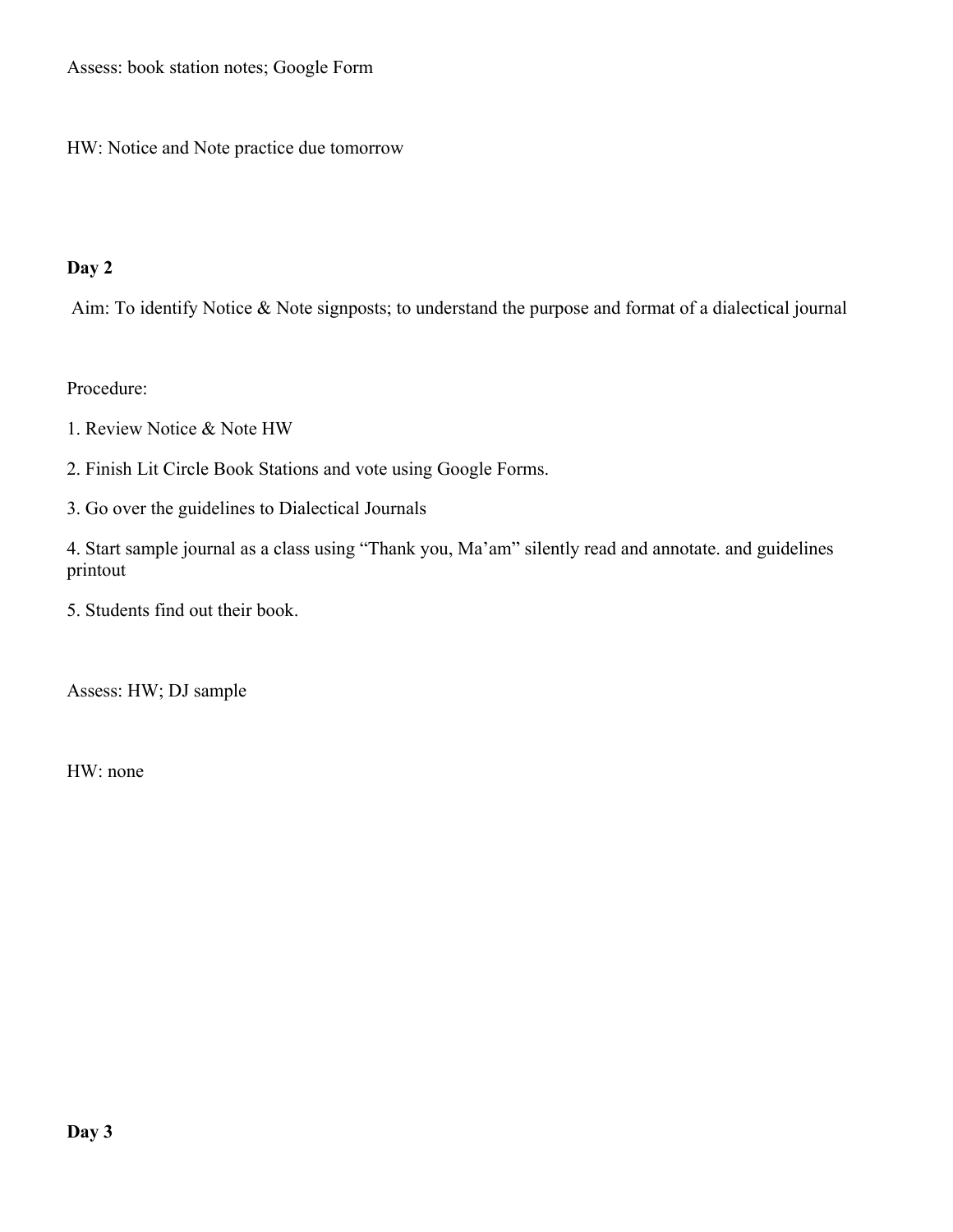Aim: To finish sample dialectical journal entry through guided practice; to identify N&N using animated short videos

Procedure:

1. Review "Snack Attack" Notice and Note HW.

2. Finish visiting Lit Circle Book/Trailer Stations. Take notes on findings. Vote on 1,2,3 choice book in Google Forms.

3. Explain what a Dialectical Journal is. Review guidelines sheet.

Assess: discussion; HW; DJ sample

HW: Read "Thank You, Ma'am" in GC

#### **Day 4**

Aim: To independently write a dialectical journal entry citing evidence from the text, thorough explanations, and using MLA format

Procedure:

1. Show sample Dialectical Journal entries.

2. Listen to "Thank You, Ma'am" by Langston Hughes https://www.youtube.com/watch?v=Gksv0MzRKBg. Students can use post-its to signal places where they reacted while reading.

3. View teacher sample of dialectical journal entry from the story. Discuss findings. Identify which strategies used from guidelines sheet.

4. As a class, complete another sample together. Ask for student volunteers to assist.

5. Students complete another entry independently.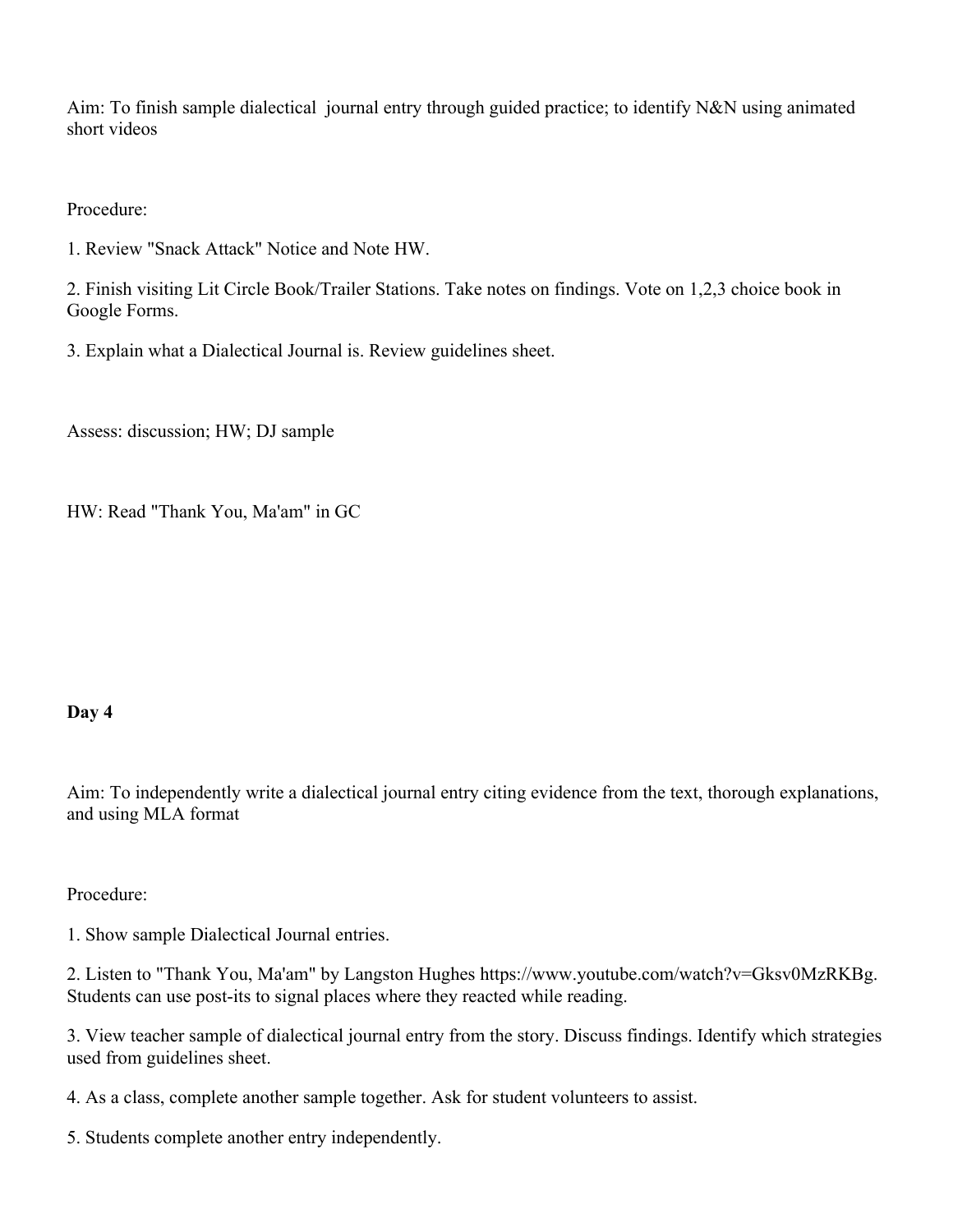Assess: HW; journals

HW: finish dialectical journal entry for "Thank You, Ma'am"

## **Day 5**

Aim: To independently read literature circle novels and complete dialectical journal entries

## Procedure:

1. Return their Dialectical Journal responses for "Thank You, Ma'am".

2. Distribute and review Dialectical Journal Rubric. Show student samples of dialectical journals and students grade using rubric. Discuss.

3. Establish a safe space by developing a class contract (see Facing History and Ourselves for contracting) & address dehumanizing and antiquated language

- 4. Distribute novels & teacher made schedule in groups
- 5. Break into Lit Circle Groups and do intro activity (optional)
- 6. Start independent reading
- 7. Complete dialectical journal entry
- 8. November Check In in GC

Assess: safe space contract; journals; check in

HW: finish journals for Session 1

## **Day 6**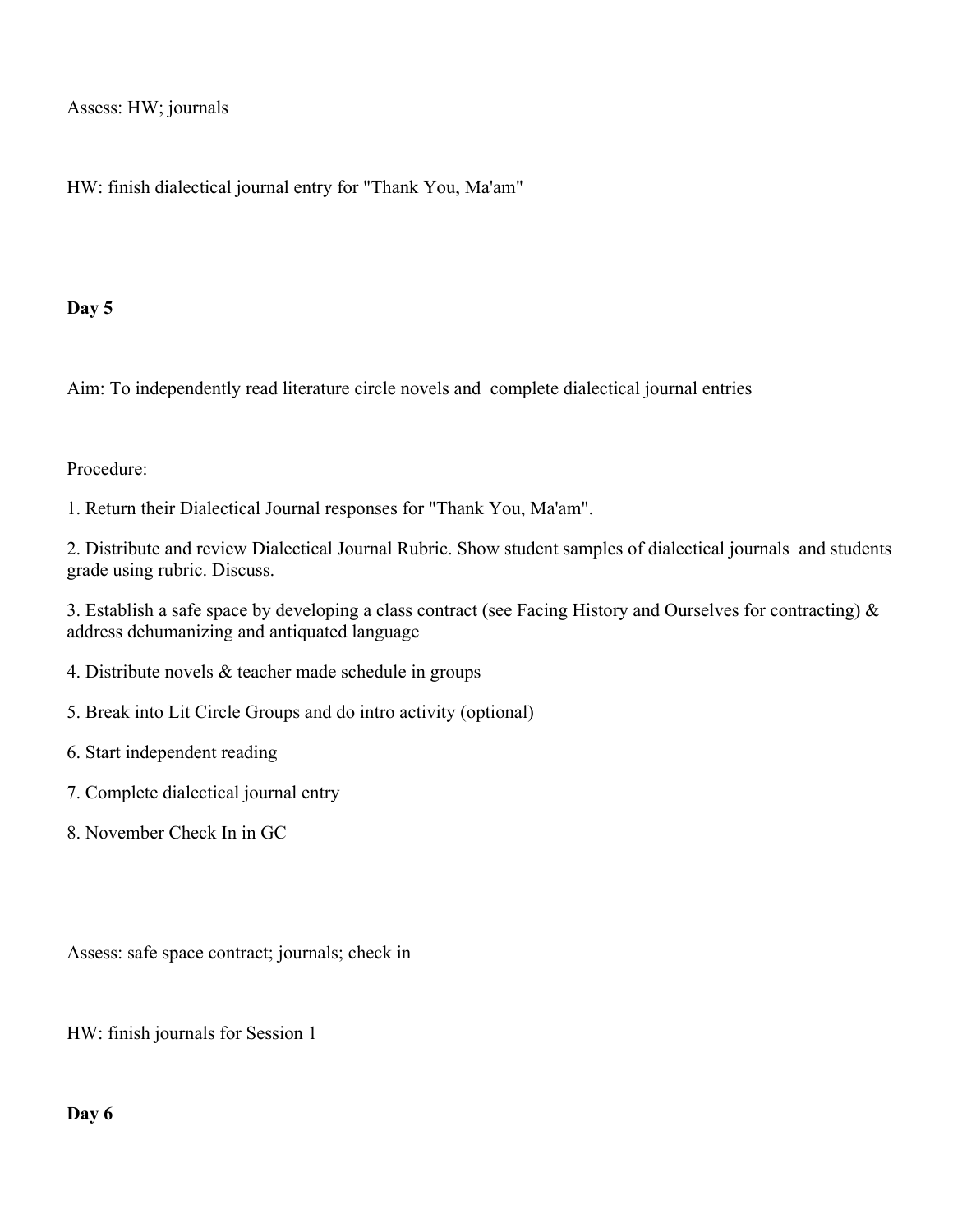Aim: To meet with literature circle groups to discuss the novel, share journal entries, make connections, and discuss essential questions; To independently read literature circle novels and complete dialectical journal entries

1. Review Lit Circle Discussion Guidelines and expectations (not reading off of journals, active listening, participation grade)

- 2. Meet in Lit Circles
- 3. Self-Evaluation

Assess: lit circle meetings; self-evaluation; dialectical journals (DJs)

## **Days 7-30**

Aim: To meet with literature circle groups to discuss the novel, share journal entries, make connections, and discuss essential questions; To independently read literature circle novels and complete dialectical journal entries

- 1. Meet with Group 1
- 2. Group 2 finish reading/journaling if not already done; complete alternative assignment for that book
- 1. Meet with Group 2
- 2. Group 1 continues reading and journaling Section 2 & activity (optional due Mon.)

( Section 5 - HW grade post-its only (no DJs)

Section 6 is teacher passage chosen in GC (GT) and flipgrid for second passage of their choice (HW)

Assess: discussion; dialectical journals; enrichment activities; alternative assignments for novels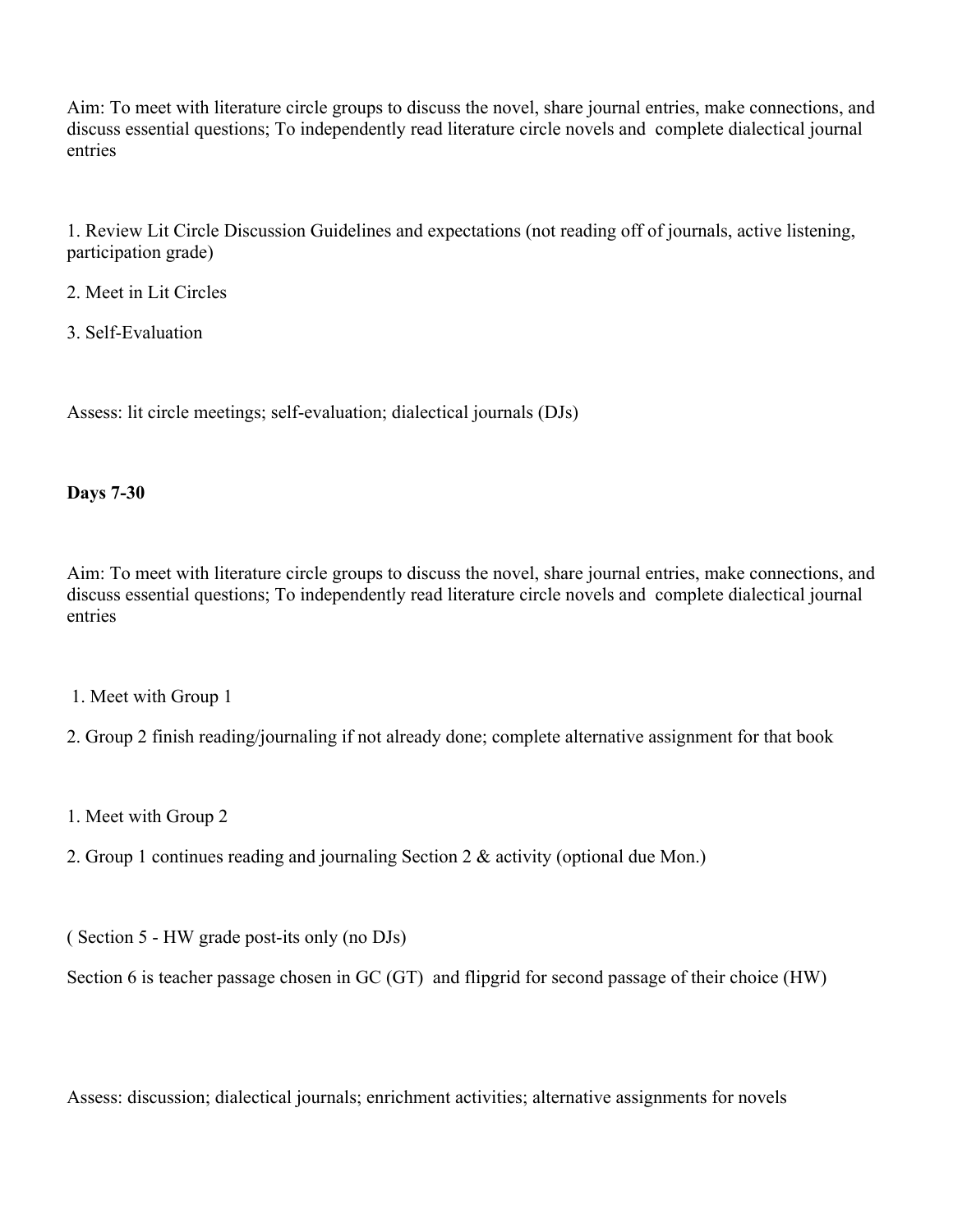HW: continue reading schedule and dialectical journal entries

# **Day 31**

Aim: To work on final Literature Circle projects

# Procedure:

1. Review menu of project options.

2. Students finish owed work and enrichment activities.

3. Work independently on final project

Assess: final lit circle project

HW: January Check- In

Lit Circle Project due 1/22

## **Day 32-34**

Aim: To continue working on final Literature Circle projects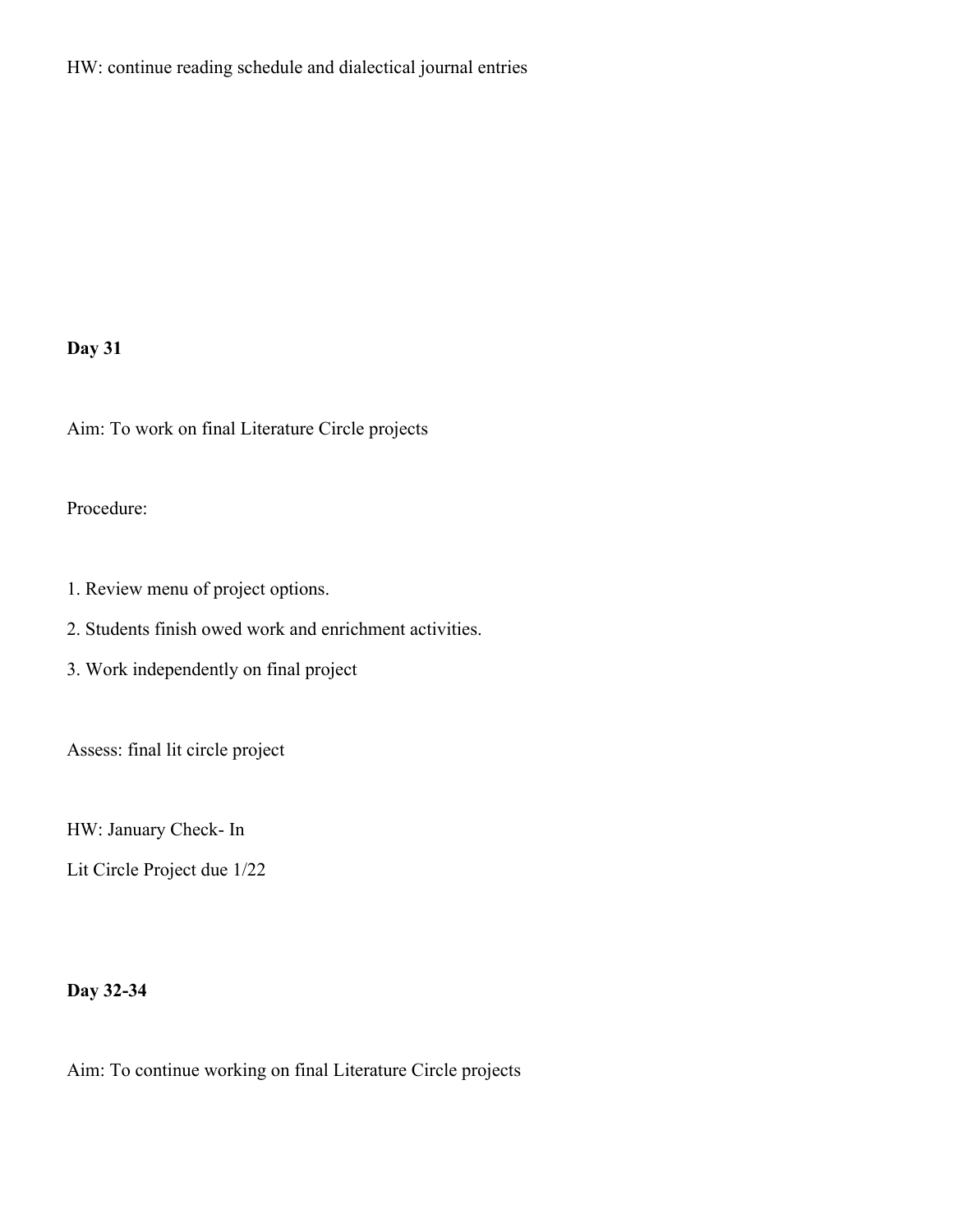Procedure:

- 1.Review rubric
- 2. work on final project

Assess: projects

HW: continue working on lit circle projects

## **Day 35**

Aim: To present final Literature Circle projects

Procedure:

- 1. Present projects to class.
- 2. Peers give written compliments to each person
- 3. Self-assessment using rubric
- 4. Self-reflection in GC
- 5. Collect novels

Assess: projects; self-assessment; self-reflection

HW: finish self-reflection in GC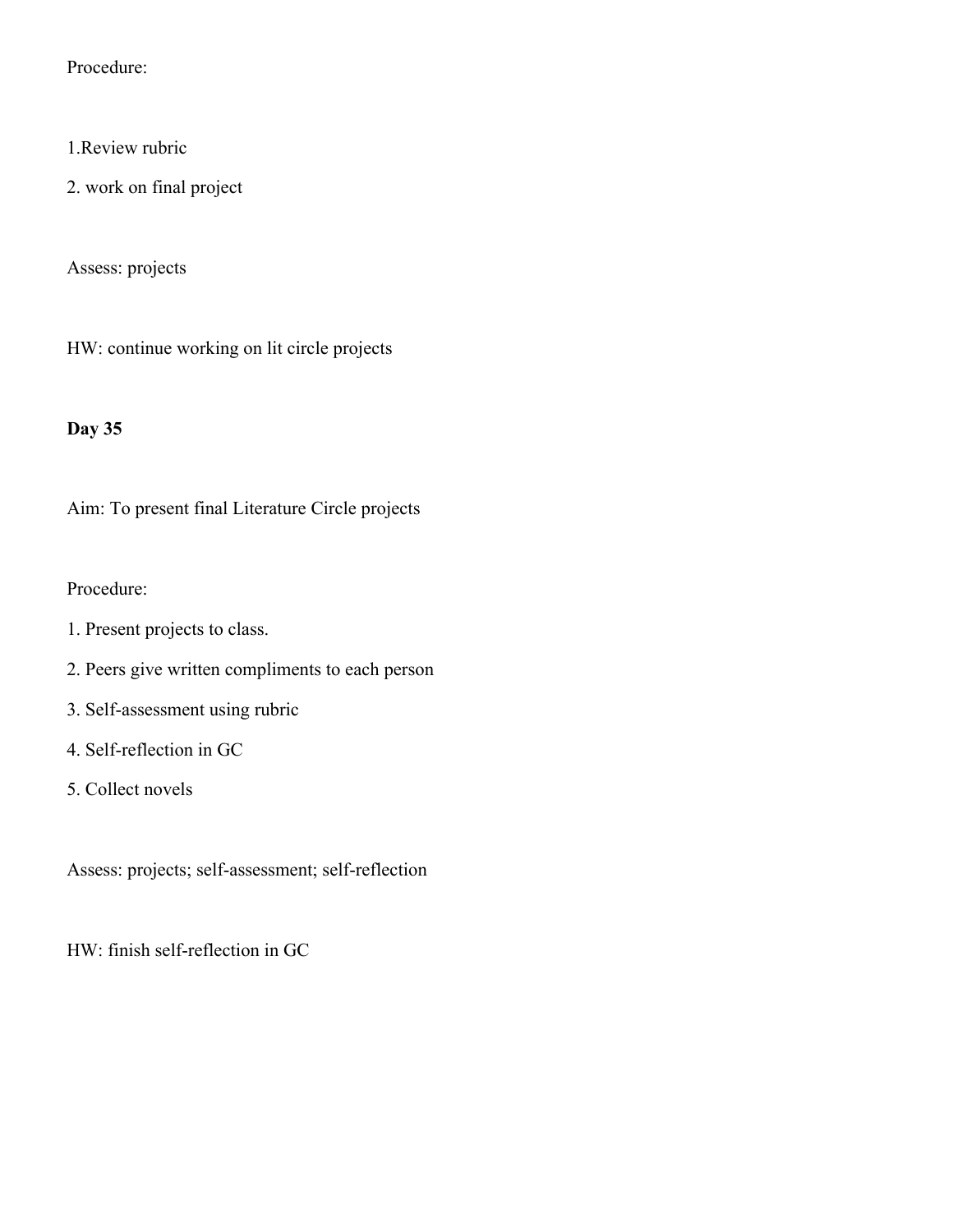# **Day 36-37**

Aim: To compare/contrast the film version of the novel

Procedure:

- 1. View films of the novels read. Complete Venn Diagram
- 2. Pair/share and discuss as a class.

Assess: venn diagram

HW: none

# **Integration of Career Readiness, Life Literacies and Key Skills**

| TECH.9.4.8.IML.7      | Use information from a variety of sources, contexts, disciplines, and cultures for a specific<br>purpose (e.g., 1.2.8.C2a, 1.4.8.CR2a, 2.1.8.CHSS/IV.8.AI.1, W.5.8, 6.1.8.GeoSV.3.a,<br>6.1.8. Civics DP. 4.b, 7.1. NH. IPRET. 8).                                 |
|-----------------------|--------------------------------------------------------------------------------------------------------------------------------------------------------------------------------------------------------------------------------------------------------------------|
|                       | Awareness of and appreciation for cultural differences is critical to avoid barriers to<br>productive and positive interaction.                                                                                                                                    |
|                       | An individual's strengths, lifestyle goals, choices, and interests affect employment and<br>income.                                                                                                                                                                |
| TECH.9.4.8.IML.8      | Apply deliberate and thoughtful search strategies to access high-quality information on<br>climate change (e.g., 1.1.8.C1b).                                                                                                                                       |
| TECH.9.4.8.CT.1       | Evaluate diverse solutions proposed by a variety of individuals, organizations, and/or<br>agencies to a local or global problem, such as climate change, and use critical thinking<br>skills to predict which one(s) are likely to be effective (e.g., MS-ETS1-2). |
| TECH.9.4.8.IML.12     | Use relevant tools to produce, publish, and deliver information supported with evidence<br>for an authentic audience.                                                                                                                                              |
| <b>TECH.9.4.8.GCA</b> | <b>Global and Cultural Awareness</b>                                                                                                                                                                                                                               |
| TECH.9.4.8.GCA.2      | Demonstrate openness to diverse ideas and perspectives through active discussions to<br>achieve a group goal.                                                                                                                                                      |
| TECH.9.4.8.CT.2       | Develop multiple solutions to a problem and evaluate short- and long-term effects to<br>determine the most plausible option (e.g., MS-ETS1-4, 6.1.8.CivicsDP.1).                                                                                                   |
| <b>TECH.9.4.8.IML</b> | Information and Media Literacy                                                                                                                                                                                                                                     |
| TECH.9.4.8.DC.4       | Explain how information shared digitally is public and can be searched, copied, and                                                                                                                                                                                |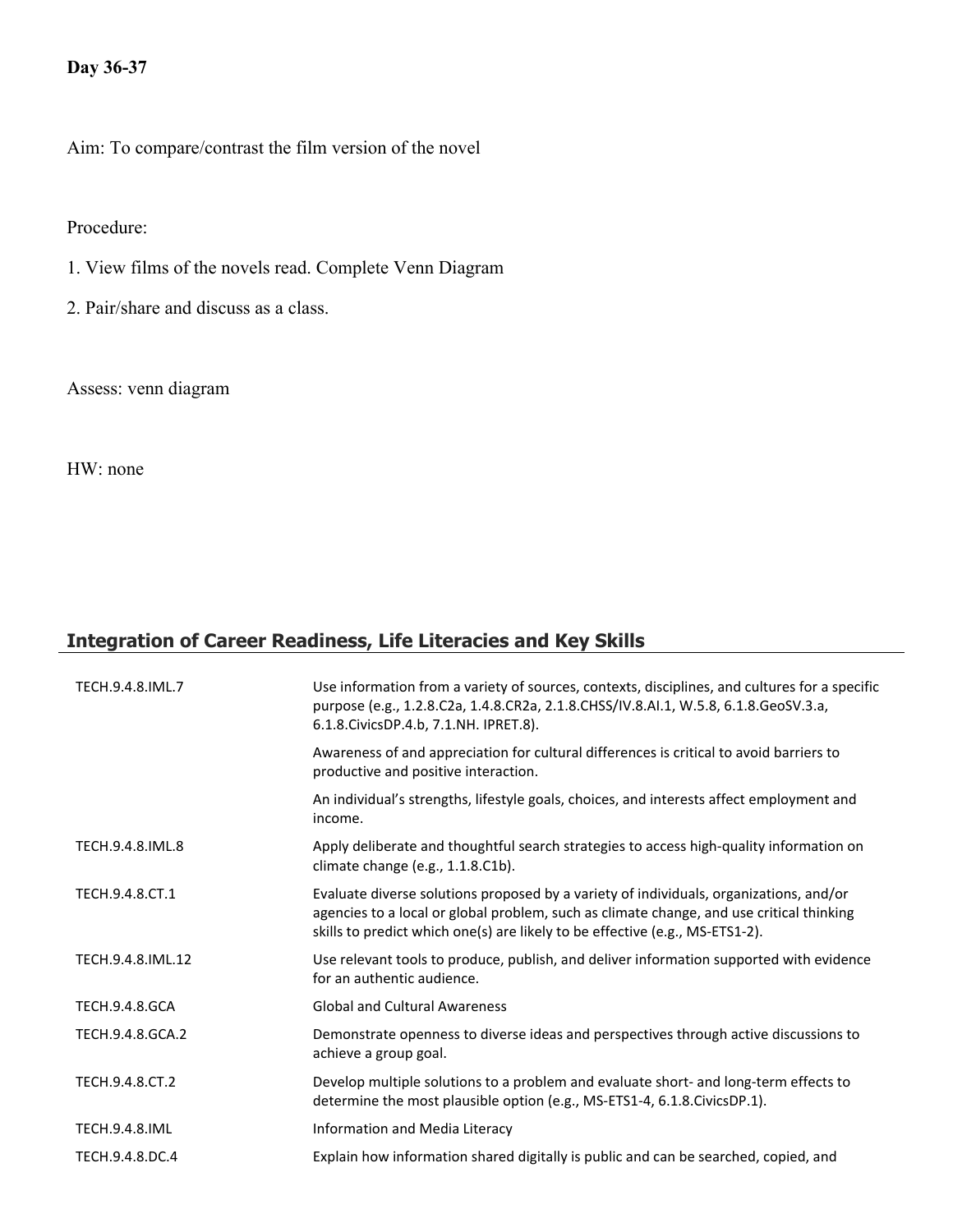|                      | potentially seen by public audiences.                                                                                                                             |
|----------------------|-------------------------------------------------------------------------------------------------------------------------------------------------------------------|
| TECH.9.4.8.CT.3      | Compare past problem-solving solutions to local, national, or global issues and analyze the<br>factors that led to a positive or negative outcome.                |
| TECH.9.4.8.IML.1     | Critically curate multiple resources to assess the credibility of sources when searching for<br>information.                                                      |
| TECH.9.4.8.DC.5      | Manage digital identity and practice positive online behavior to avoid inappropriate forms<br>of self-disclosure.                                                 |
| <b>TECH.9.4.8.CT</b> | Critical Thinking and Problem-solving                                                                                                                             |
| WRK.9.2.8.CAP.3      | Explain how career choices, educational choices, skills, economic conditions, and personal<br>behavior affect income.                                             |
| WRK.9.2.8.CAP.2      | Develop a plan that includes information about career areas of interest.                                                                                          |
| TECH.9.4.8.IML.2     | Identify specific examples of distortion, exaggeration, or misrepresentation of<br>information.                                                                   |
| TECH.9.4.8.GCA.1     | Model how to navigate cultural differences with sensitivity and respect (e.g., 1.5.8.C1a).                                                                        |
| WRK.9.2.8.CAP.4      | Explain how an individual's online behavior (e.g., social networking, photo exchanges,<br>video postings) may impact opportunities for employment or advancement. |
| TECH.9.4.8.DC.3      | Describe tradeoffs between allowing information to be public (e.g., within online games)<br>versus keeping information private and secure.                        |
| <b>WRK.9.2.8.CAP</b> | <b>Career Awareness and Planning</b>                                                                                                                              |
|                      | An essential aspect of problem solving is being able to self-reflect on why possible<br>solutions for solving problems were or were not successful.               |
| TECH.9.4.8.DC.2      | Provide appropriate citation and attribution elements when creating media products (e.g.,<br>$W.6.8$ ).                                                           |
| TECH.9.4.8.DC.1      | Analyze the resource citations in online materials for proper use.                                                                                                |
| TECH.9.4.8.DC.6      | Analyze online information to distinguish whether it is helpful or harmful to reputation.                                                                         |

# **Interdisciplinary Connections**

Students learn about human psychology during this unit.

## **Differentiation**

- Understand that gifted students, just like all students, come to school to learn and be challenged.
- Pre-assess your students. Find out their areas of strength as well as those areas you may need to address before students move on.
- Consider grouping gifted students together for at least part of the school day.
- Plan for differentiation. Consider pre-assessments, extension activities, and compacting the curriculum.
- Use phrases like "You've shown you don't need more practice" or "You need more practice" instead of words like "qualify" or "eligible" when referring to extension work.
- Encourage high-ability students to take on challenges. Because they're often used to getting good grades, gifted students may be risk averse.
- **Definitions of Differentiation Components**:
	- o Content the specific information that is to be taught in the lesson/unit/course of instruction.
	- o Process how the student will acquire the content information.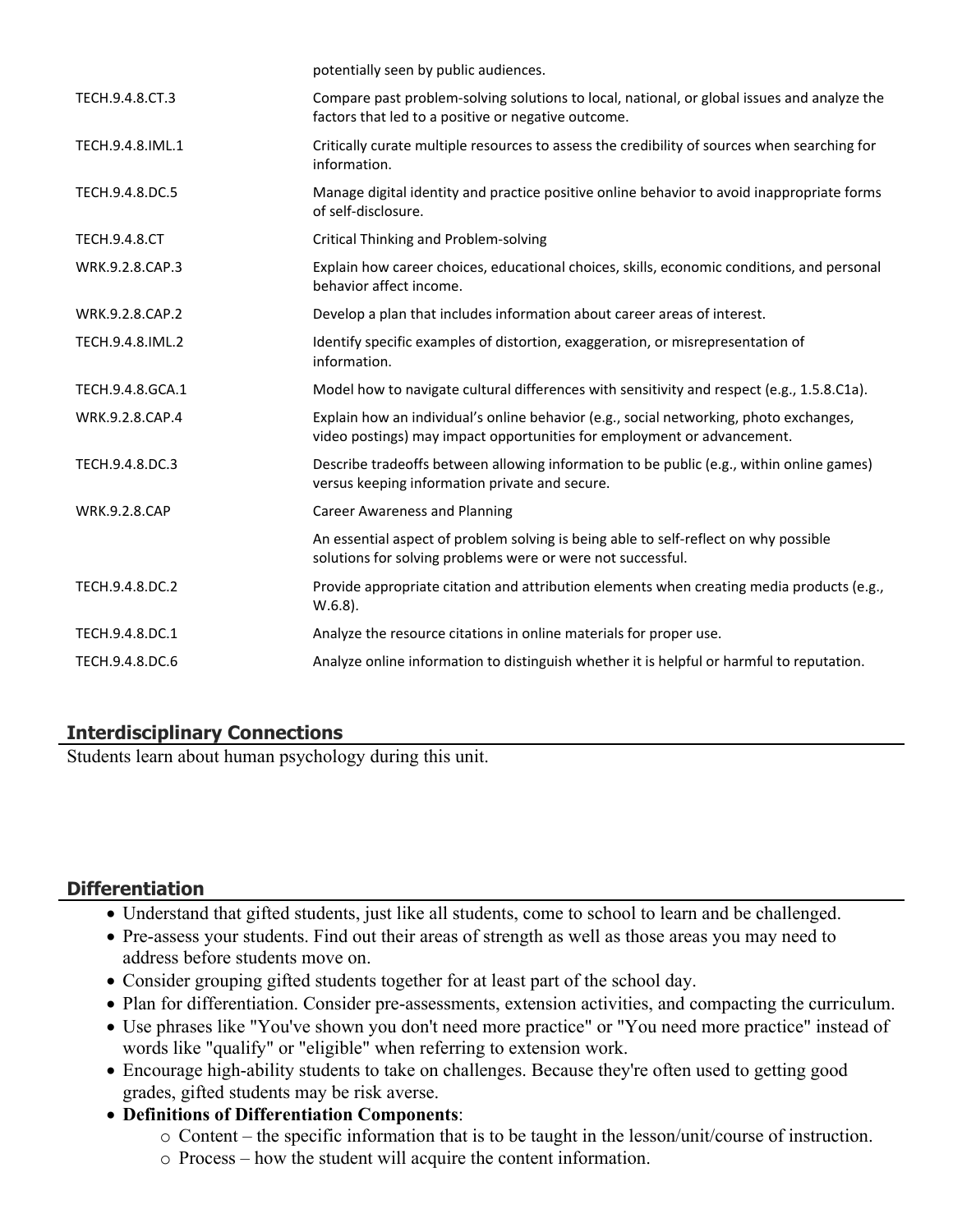- o Product how the student will demonstrate understanding of the content.
- o Learning Environment the environment where learning is taking place including physical location and/or student grouping

### **Differentiation occurring in this unit:**

#### **IEPS/504:**

- -distribute modified/guided dialectical journal guides
- audiobook version available
- -project organizers
- -modified novel assignments

## **ADVANCED LEARNERS:**

- -enrichment activities
- -dialectical journal extension

## **Modifications & Accommodations**

Refer to QSAC EXCEL SMALL SPED ACCOMMOCATIONS spreadsheet in this discipline.

#### **Modifications and Accommodations used in this unit:**

See above

## **Benchmark Assessments**

**Benchmark Assessments** are given periodically (e.g., at the end of every quarter or as frequently as once per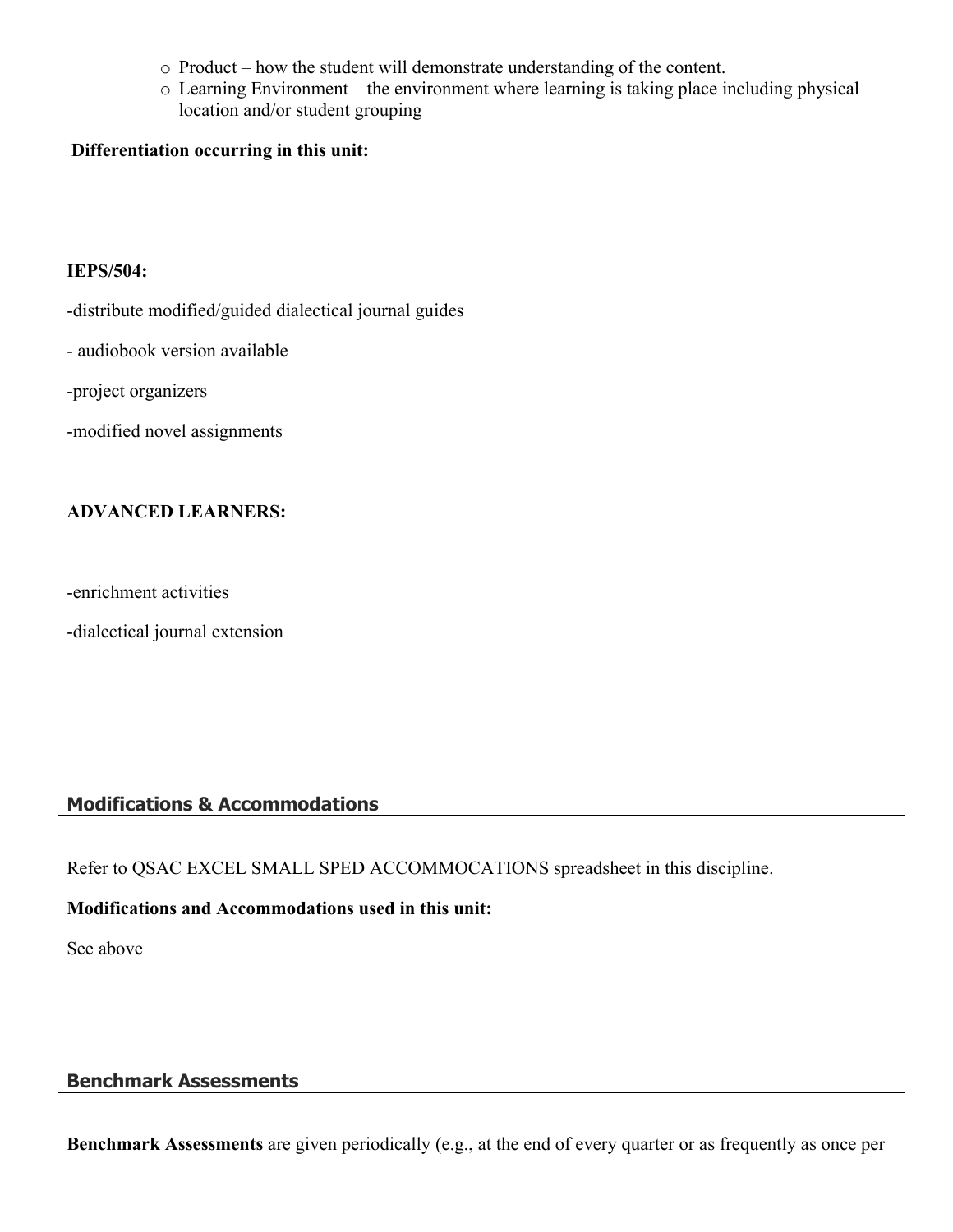month) throughout a school year to establish baseline achievement data and measure progress toward a standard or set of academic standards and goals.

### **Schoolwide Benchmark assessments:**

Aimsweb benchmarks 3X a year

Linkit Benchmarks 3X a year

### **Additional Benchmarks used in this unit:**

See assessments listed above.

Linkit testing 3 times a year.

## **Formative Assessments**

Assessment allows both instructor and student to monitor progress towards achieving learning objectives, and can be approached in a variety of ways. **Formative assessment** refers to tools that identify misconceptions, struggles, and learning gaps along the way and assess how to close those gaps. It includes effective tools for helping to shape learning, and can even bolster students' abilities to take ownership of their learning when they understand that the goal is to improve learning, not apply final marks (Trumbull and Lash, 2013). It can include students assessing themselves, peers, or even the instructor, through writing, quizzes, conversation, and more. In short, formative assessment occurs throughout a class or course, and seeks to improve student achievement of learning objectives through approaches that can support specific student needs (Theal and Franklin, 2010, p. 151).

## **Formative Assessments used in this unit:**

**See above**

## **Summative Assessments**

**Summative assessments** evaluate student learning, knowledge, proficiency, or success at the conclusion of an instructional period, like a unit, course, or program. Summative assessments are almost always formally graded and often heavily weighted (though they do not need to be). Summative assessment can be used to great effect in conjunction and alignment with formative assessment, and instructors can consider a variety of ways to combine these approaches.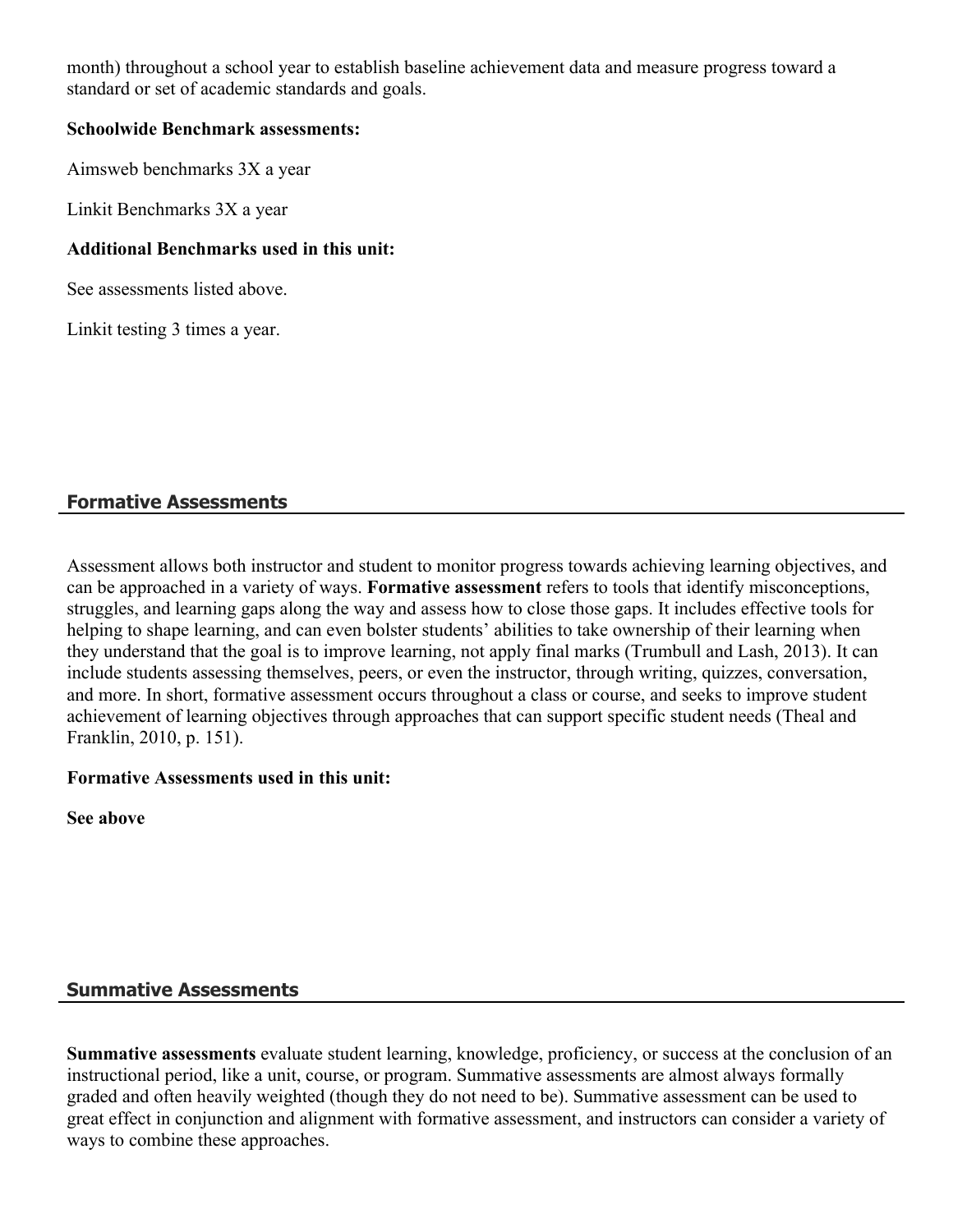# **Summative assessments for this unit:**

See assessments listed above.

#### **Instructional Materials**

Books of choice

Computers

| <b>Standards</b> |                                                                                                                                                                                                                                                                                                        |
|------------------|--------------------------------------------------------------------------------------------------------------------------------------------------------------------------------------------------------------------------------------------------------------------------------------------------------|
| LA.RL.7.9        | Compare, contrast and reflect on (e.g., practical knowledge, historical/cultural context,<br>and background knowledge) a fictional portrayal of a time, place, or character and a<br>historical account of the same period as a means of understanding how authors of fiction<br>use or alter history. |
| LA.RL.7.10       | By the end of the year read and comprehend literature, including stories, dramas, and<br>poems at grade level text-complexity or above, scaffolding as needed.                                                                                                                                         |
| LA.SL.7.1.A      | Come to discussions prepared, having read or researched material under study; explicitly<br>draw on that preparation by referring to evidence on the topic, text, or issue to probe and<br>reflect on ideas under discussion.                                                                          |
| LA.RL.7.1        | Cite several pieces of textual evidence and make relevant connections to support analysis<br>of what the text says explicitly as well as inferences drawn from the text.                                                                                                                               |
| LA.SL.7.1.B      | Follow rules for collegial discussions, track progress toward specific goals and deadlines,<br>and define individual roles as needed.                                                                                                                                                                  |
| LA.RL.7.2        | Determine a theme or central idea of a text and analyze its development over the course<br>of the text; provide an objective summary of the text.                                                                                                                                                      |
| LA.SL.7.1.C      | Pose questions that elicit elaboration and respond to others' questions and comments<br>with relevant observations and ideas that bring the discussion back on topic as needed.                                                                                                                        |
| LA.SL.7.1.D      | Acknowledge new information expressed by others and, when warranted, modify their<br>own views.                                                                                                                                                                                                        |
| LA.L.7.6         | Acquire and use accurately grade-appropriate general academic and domain-specific<br>words and phrases; gather vocabulary knowledge when considering a word or phrase<br>important to comprehension or expression.                                                                                     |
| LA.SL.7.4        | Present claims and findings, emphasizing salient points in a focused, coherent manner<br>with pertinent descriptions, facts, details, and examples; use appropriate eye contact,<br>adequate volume, and clear pronunciation.                                                                          |
| LA.SL.7.6        | Adapt speech to a variety of contexts and tasks, demonstrating command of formal<br>English when indicated or appropriate.                                                                                                                                                                             |
| LA.W.7.2         | Write informative/explanatory texts to examine a topic and convey ideas, concepts, and<br>information through the selection, organization, and analysis of relevant content.                                                                                                                           |